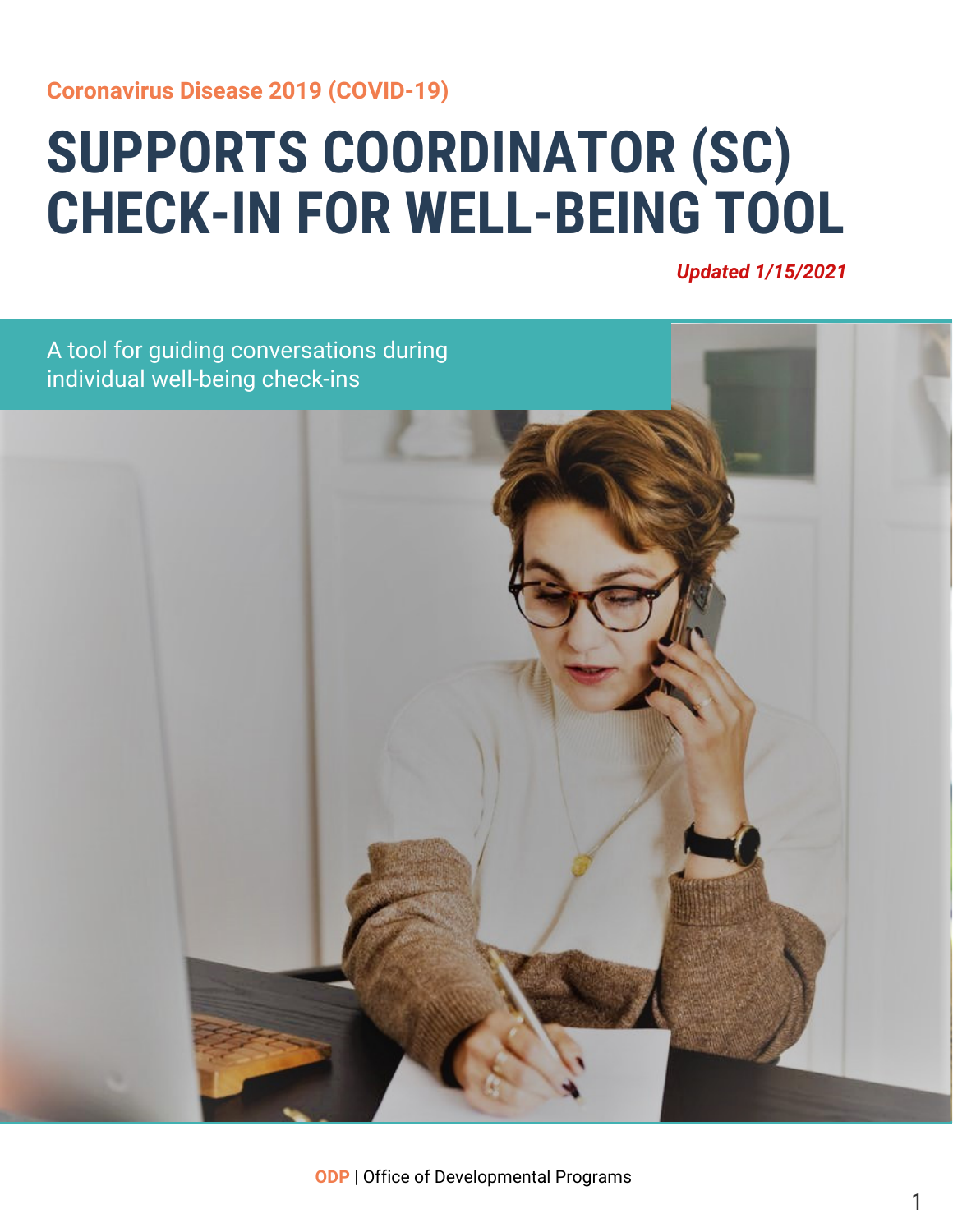## **TABLE OF CONTENTS**

**PURPOSE** 

**BASIC NEEDS**

P

02

04

05

06

07

08

 $\begin{pmatrix} 1 \end{pmatrix}$ 

**INDIVIDUAL WELLNESS**

閶

**SCREENING QUESTIONS FOR COVID-19 SYMPTOMS**

 $Q<sub>C</sub>$ **PHYSICAL HEALTH**

 $(?)$ **MENTAL HEALTH**

**BEHAVIORAL HEALTH**

 $\mathsf{X}$ **INDIVIDUAL RISK**  $\mathbf{Q}_\mathbf{C}$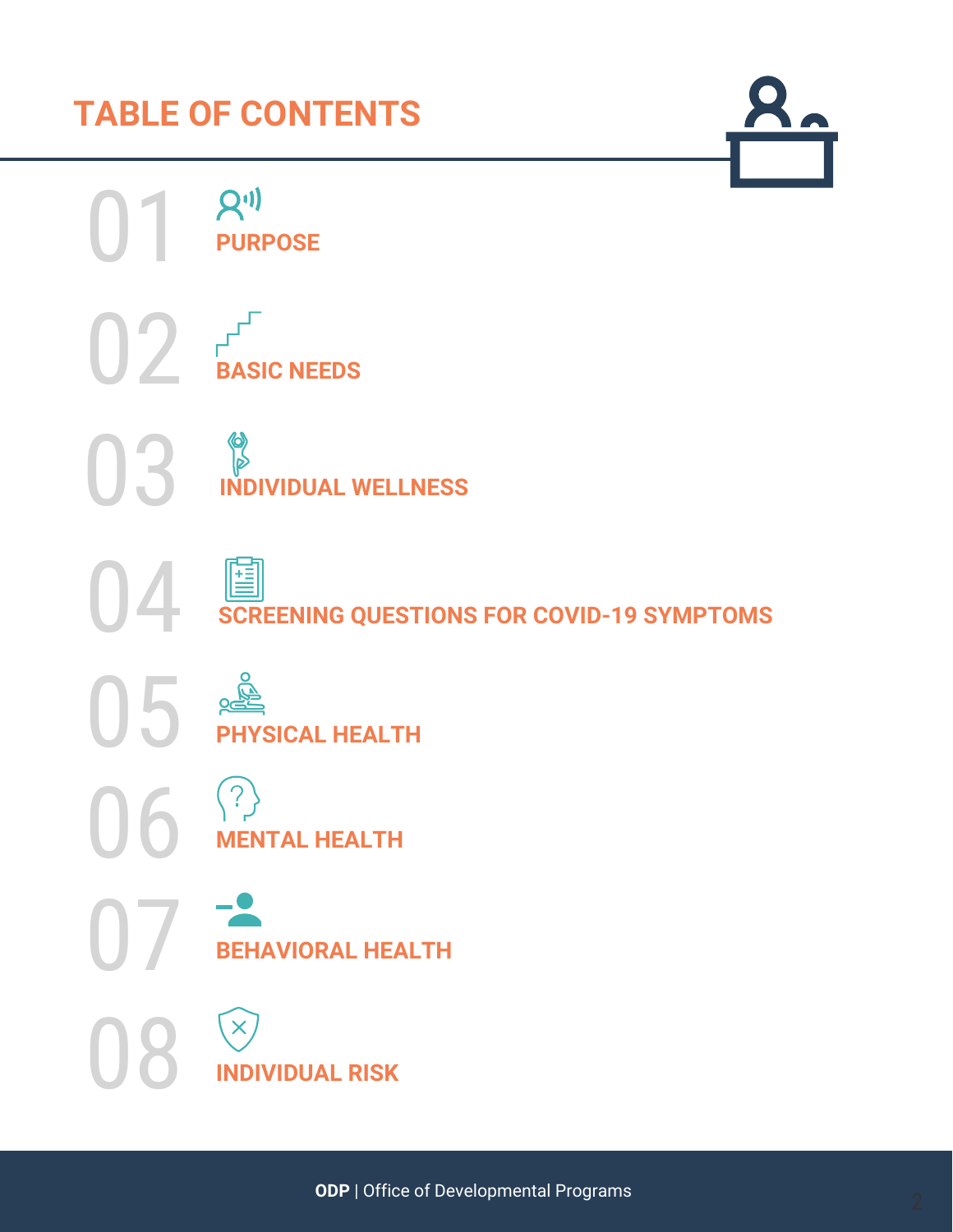# 01 **PURPOSE**

#### **What is the purpose of the updated SC Check-in for Well Being Tool?**

This updated tool is to be used by SCs as a guide when conducting individual well-being check-ins.

ODP updated this tool as a result of the impact of the prolonged nature of the COVID-19 pandemic. The impacts range from, but are not limited to, change in routine, extended remote services and schooling, closing of CPS programs, not being able to spend time with family and friends, and job loss.

Initially, the expectation was that check-ins would take place weekly however some individuals and/or families have expressed the need for the calls to take place less frequently or on an as-needed basis. The frequency of the SC check-ins should be based on the needs of the individual and/or family.

SC reengagement with individuals and/or families using this updated tool is important to ensure there are no gaps in services and supports as needs may have changed over time.

The tool is not intended to be used as a checklist. SCs should engage in conversation and only ask questions that are applicable to the individual and/or family. Not every question needs to be asked and the tool does not include all questions that may be applicable based on the individual and/or family circumstances.

#### **Reminders:**

- For individuals unable to engage in well-being check-ins, the SC should speak to the individual's caregiver or staff person.
- SCs do not need to conduct check-ins for Individuals residing in a public ICFs
- The results of the check-in with the individual, caregivers and/or staff (if applicable) must be documented in a service note.
- Well-being check-ins do not take the place of waiver and Targeted Services Management (TSM) individual monitoring requirements, however, the questions on this tool can be asked during the same time that the required monitoring takes place.
- The tool does not need to be completed or submitted to ODP.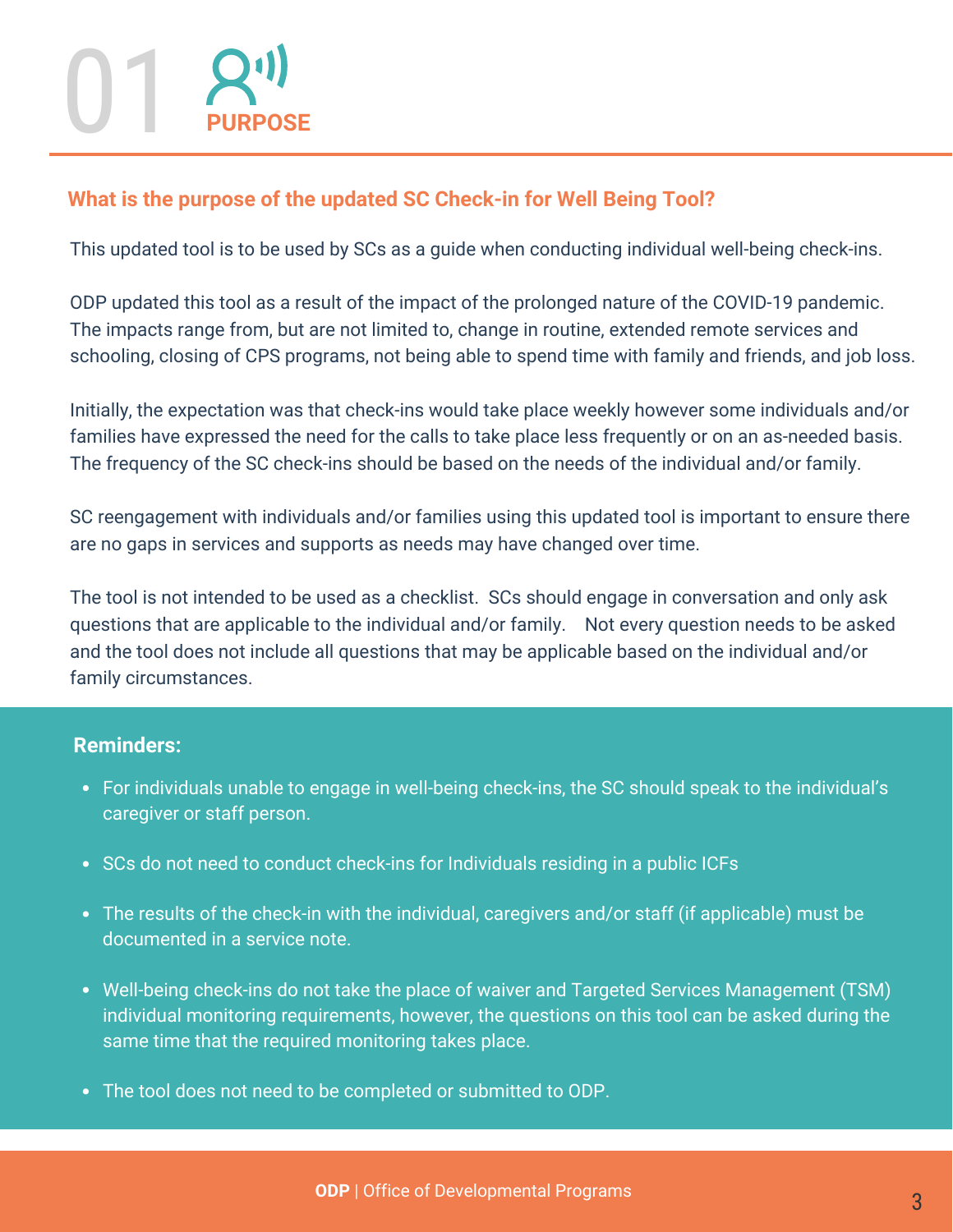### **TOOL DESIGN**

This tool includes helpful conversation starters for SCs to use when facilitating conversations during weekly check-ins, to assess an individual and family's well- being. These questions are not intended to be used sequentially; but rather are designed to help facilitate conversations, surrounding each of the seven areas of wellness (basic needs, individual wellness, physical health, mental health, behavioral health, individual risk, and screening for COVID-19 symptoms ) identified by the Office of Developmental Programs.

Consider the following when incorporating these conversation starters into your check-ins:



*"Have you done anything new this week?" "What was your favorite part of the week?" "What was your least favorite part of the week?"*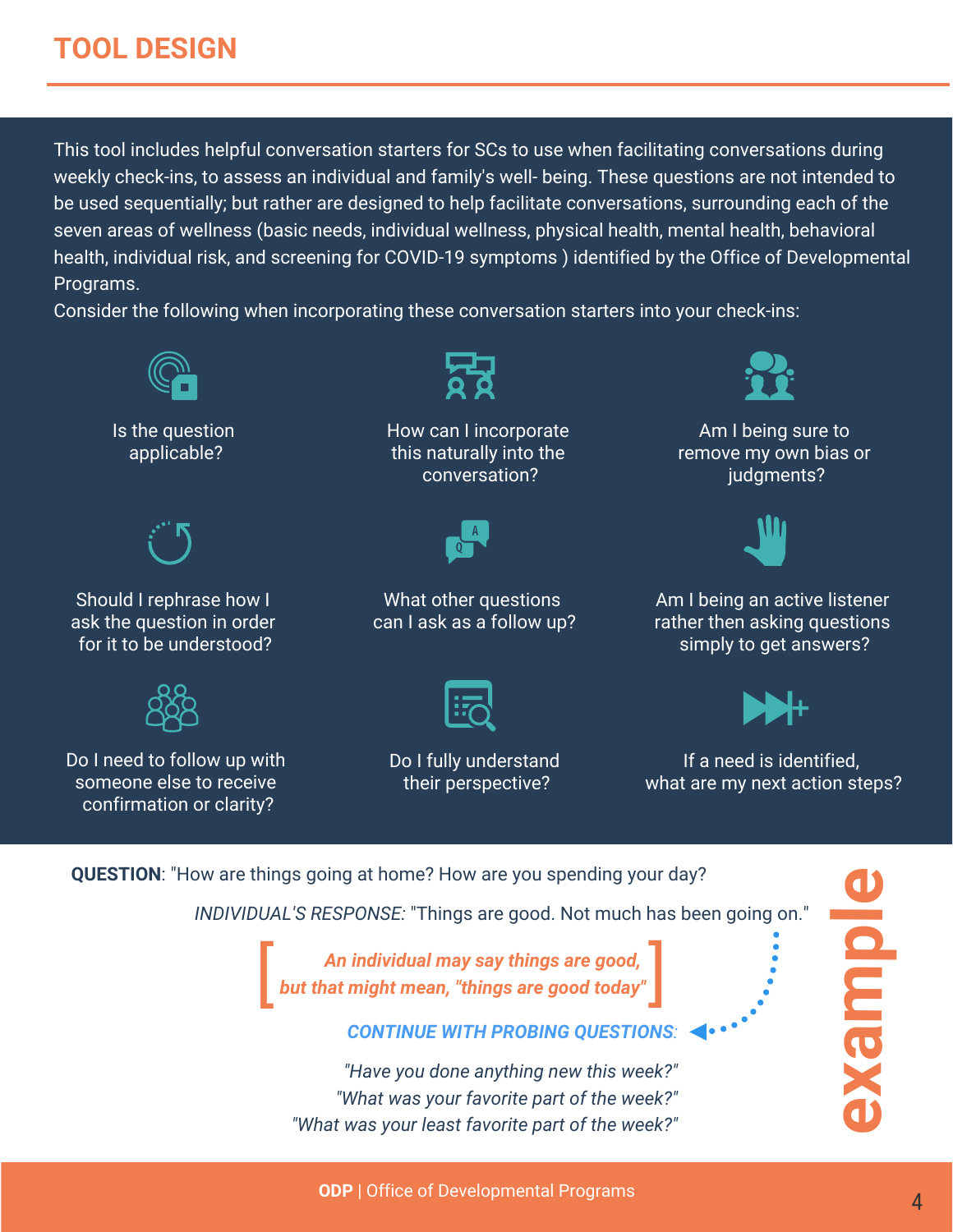# 02 **BASIC NEEDS**

#### **Guidance**

**This section is intended to ensure that the basic needs of the individual and caregiver are being met. In addition, it is intended to assess what services and supports are currently being provided in the home and if there are any gaps.**

## **ASK THE INDIVIDUAL:**

"How are things going at home?" "How are you spending your day?"



 *What are you doing today? Have you done anything new this week? What was your favorite part of the week? What was your least favorite?*

#### "Do you need anything?" (food, housing, financial assistance, etc.)



 *Do you have enough to eat? How are you getting food? Do you need a ride to pick up food? Do you get SNAP to help you pay for food? If not, why?* 



Do they need help applying for benefits or have they been turned down recently?

"Are you receiving staffing support in your home?" "Do you need additional support?" "If so, what type of support do you need?"



If not, why don't they have staff? Their choice? None offered? None available?

 *Is there anything you want to do, but you need help? If you had staff, what would you ask them to do for you or with you?*



### **ASK RESIDENTIAL STAFF:**

"How are things going in the home?" "How is [INDIVIDUAL] spending their day?"

"How are you helping [INDIVIDUAL] communicate with their family and/or loved ones?"

"Is additional support needed?" "If so, have you reported this request to the appropriate people on the team?"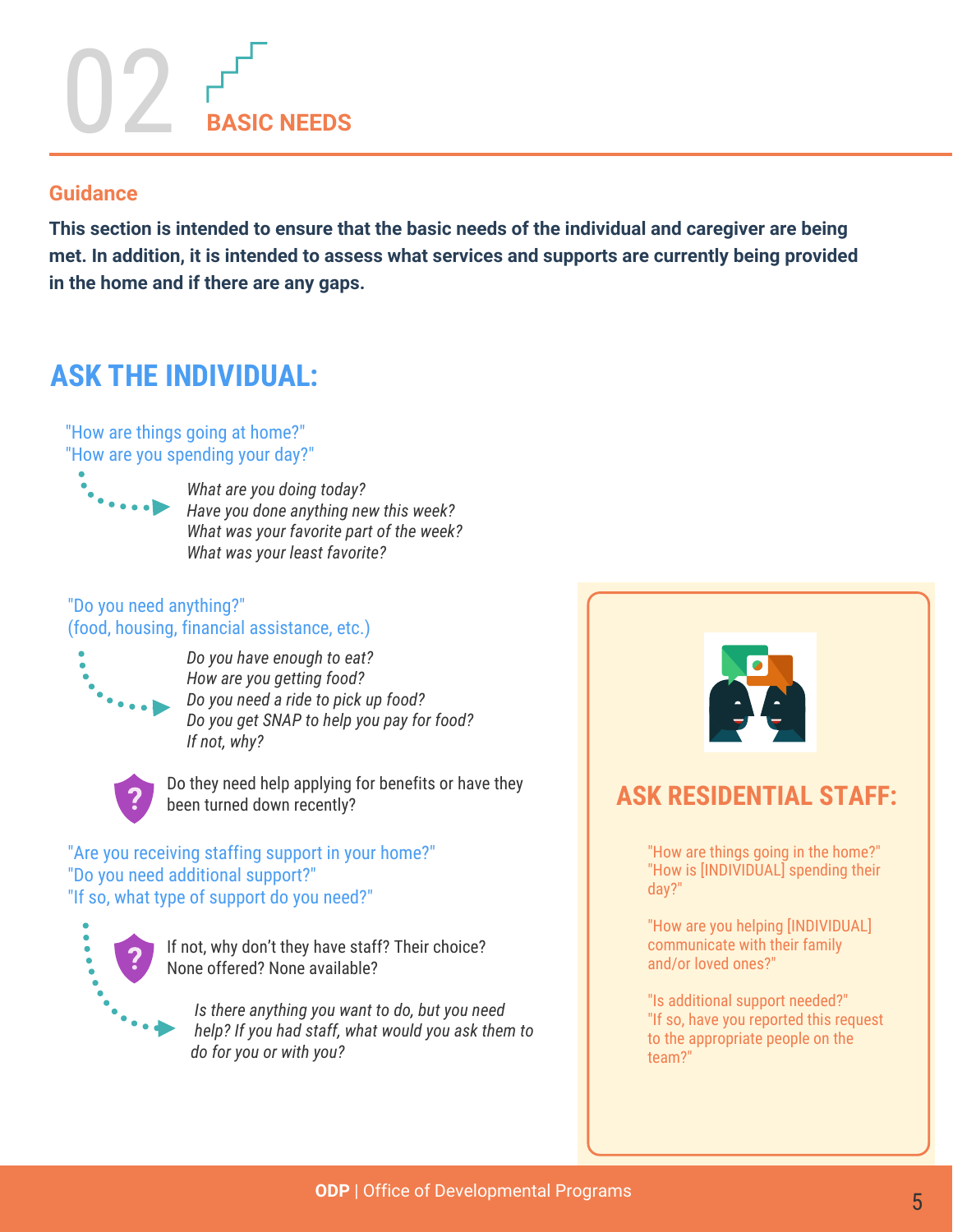

## **ASK THE CAREGIVER:**

"How are things going?" "Is [INDIVIDUAL] finding ways to keep busy?"



 *How about you? Do you need some ideas?*

"Do you need anything?" (food, housing, financial assistance, etc.)



 *There are resources available for food and financial assistance, if you know anyone in need, please let me know.* 



Do they need help applying for benefits (SNAP, LIHEAP, etc.) or have they been turned down recently?

#### "Is [INDIVIDUAL] receiving staffing support in your home?" "Do you need additional support?"



 *Have your needs changed? If you need additional support, what type of supports would be helpful?*



If staffing is needed, be sure to offer staffing and explore the most appropriate options.

#### "I know these are hard times. Do you need anything?"



 *You seem to be doing so well. Do you have any ideas I could share with other families? You sound stressed. Is there something I can do for you today? Or any other support I can provide?*



If any type of supports are identifed as a need, be sure to follow through with any next steps in obtaining that help or assistance.

#### resource

Locate related resources on *[MyODP](www.myodp.org)*

*[Dial 211](https://www.pa211.org/)* to help connect with local resources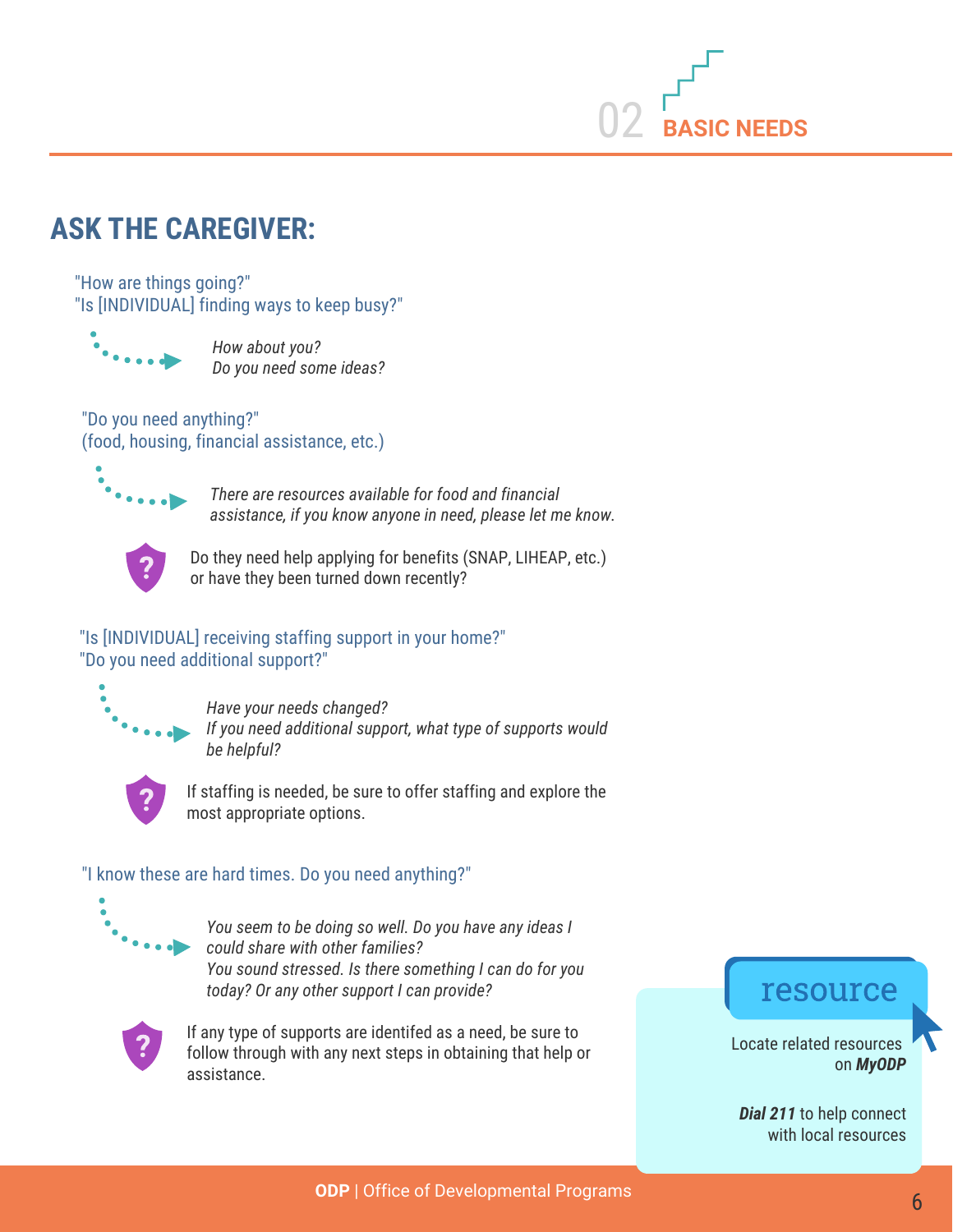03 **INDIVIDUAL WELLNESS**

#### **Guidance**

**It is important to consider the impact that COVID-19 has had on everyone's daily routine and the importance of staying connected and active during a statewide pandemic. Opportunities for wellness help maintain a sense of balance and control, especially in times of great uncertainty. Helping an individual think about these opportunities will be very beneficial during this difficult time.**

## **ASK THE INDIVIDUAL:**

"How are you dealing with changes to your typical day, schedule and routines?"



 *How's your day going? How have your days been?*

#### "What type of physical activity are you doing?"



 *How do you get exercise? What have you been doing for fun?*

#### "What type of recreational activity are you doing?"



 *Are there any activities you wish you could do? Are there any activities that you would like to learn to do?* 

"Are you keeping in touch with family, friends, co-workers, church members, etc.?"



 *Is there anyone in your life that you feel close to? Who do you consider to be important to you?*

"Have your sleep patterns changed?" "Maybe you are sleeping more?" "Perhaps sleeping less?" "Have you had any disruptions in your sleep such as waking up or walking in your sleep?"



 *Did you sleep well last night? Have you been sleeping well?*

#### "Where are you getting your information about the coronavirus?"



 *Do you feel like you know enough about it? Or would you like to have access to more information?*

#### "Do you have a telephone? a cellphone? a computer? a television?"



 *If not, why? (cost, access, skill issue, preference)*



"

Did they previously have them but lost the service recently? Do they need help obtaining any type of technology?

## resource

For information on wellness strategies, visit *[SAMHSA](https://www.integration.samhsa.gov/h)*  and *AID in PA*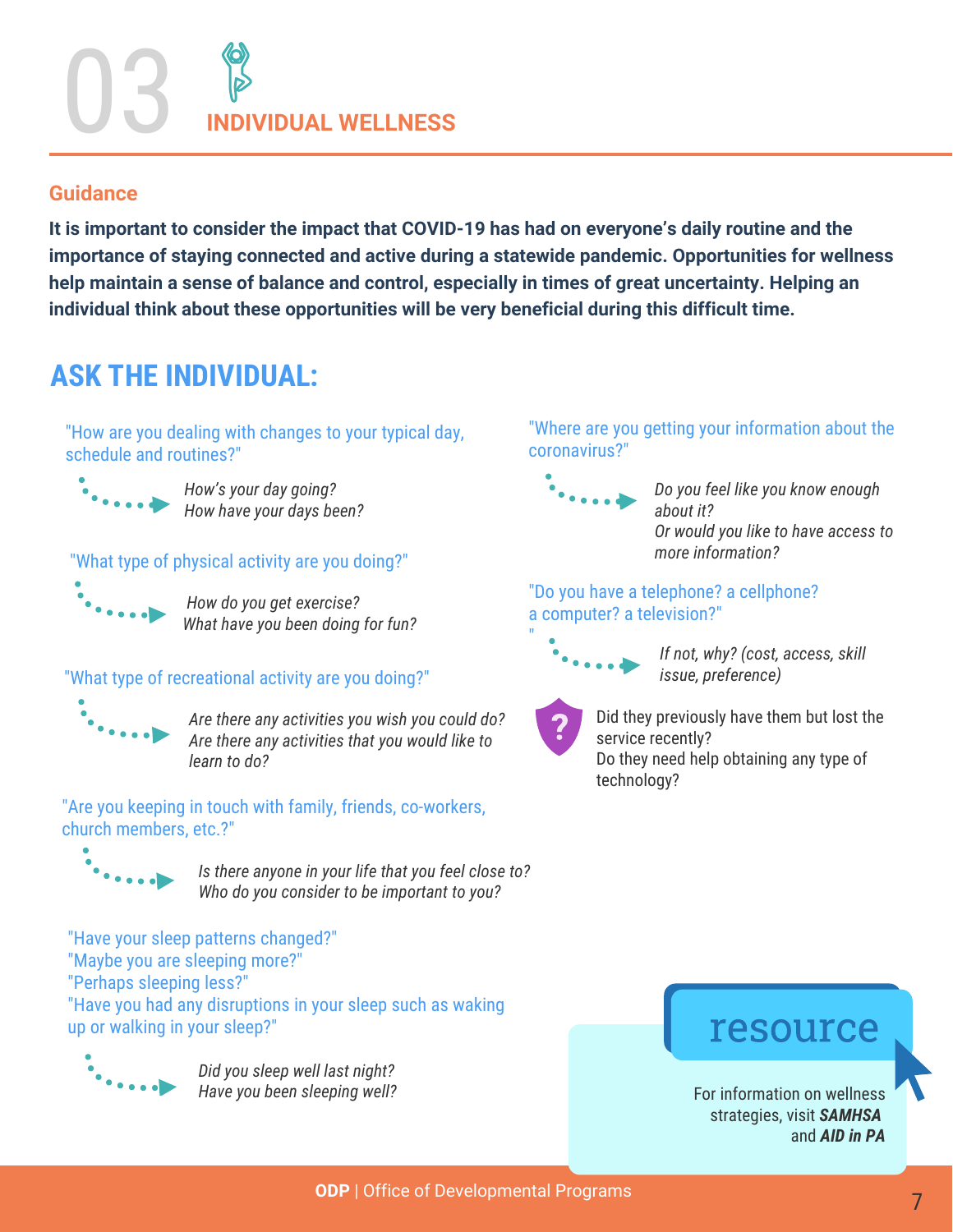## **ENING QUESTIONS FOR COVID-19 SYMPTOMS**

#### **Guidance**

**If the individual is experiencing any of these symptoms, the SC should encourage them to call their physician. Make sure the individual knows who and how to contact their physician. Also, SC's should review social distancing, mask wearing and handwashing guidance. Mention that social distancing should not be mistaken for being out of contact with others. Discuss ways and strategies people can engage in meaningful interactions without physically being with them (phone calls, Skype, FaceTime, etc.) Give reminders on staying home unless for essential trips, wearing face masks when going out in public, and keeping appropriate distance between themselves and others in public places.**

## **ASK THE INDIVIDUAL:**

"Have you or anyone in your household been tested for COVID-19?" "Do you know where to get tested?" *Do you have an alternative* 

> *If so, what were the results of the test? If positive, did you report this to anyone? If so, who? What precautions were taken?*

**SCs are required to report incidents in EIM related to the COVID-19 virus as per the following guidelines:**

> An individual was administered a COVID-19 virus test (awaiting results).

An individual was administered a COVID-19 virus test that indicated a positive result.

An individual was diagnosed with COVID-19 virus by a health care practitioner, regardless of testing.

**Please refer to Communications:** 

*20-0[37 Modification of Key Tasks and Activities in](https://www.myodp.org/mod/data/view.php?d=18&perpage=100&search=20-37&sort=415&order=DESC&advanced=0&filter=1&advanced=1&f_420=&f_415_d=15&f_415_m=1&f_415_y=2021&f_417=&f_423=20-037&f_421=&f_418=) Response to Incidents*

*[20-041 Reporting Cases of COVID-19](https://www.myodp.org/mod/data/view.php?d=18&perpage=100&search=20-037&sort=415&order=DESC&advanced=0&filter=1&advanced=1&f_420=&f_415_d=15&f_415_m=1&f_415_y=2021&f_417=&f_423=20-041&f_421=&f_418=)*

*20-049 Reporting Cases of COVID-19 and [Requesting Personal Protective Equipment \(PPE\)](https://www.myodp.org/mod/data/view.php?d=18&perpage=100&search=20-041&sort=415&order=DESC&advanced=0&filter=1&advanced=1&f_420=&f_415_d=15&f_415_m=1&f_415_y=2021&f_417=&f_423=20-049&f_421=&f_418=)*

> *[20-065 Clarification Reporting](https://www.myodp.org/mod/data/view.php?d=18&perpage=100&search=20-049&sort=415&order=DESC&advanced=0&filter=1&advanced=1&f_420=&f_415_d=15&f_415_m=1&f_415_y=2021&f_417=&f_423=20-065&f_421=&f_418=) Cases of COVID*

#### "What is your back-up plan if your [CAREGIVER] is unable to care for you?"



*caregiver or place to go?*



"Do you have updated and accessible information/list of current medications and key medical information that someone may need to know, etc.?"



If not, it will be important to assist the individual in developing this information. PA Family Network is another resource to families who are interested in developing an Emergency One Page Profile. For more information, visit *[www.visionforequality.org](https://www.visionforequality.org/)*

""Are you aware that there's a vaccine for COVID-19?"

*Would you like more information about this?*



Refer them to the vaccine resources for additional information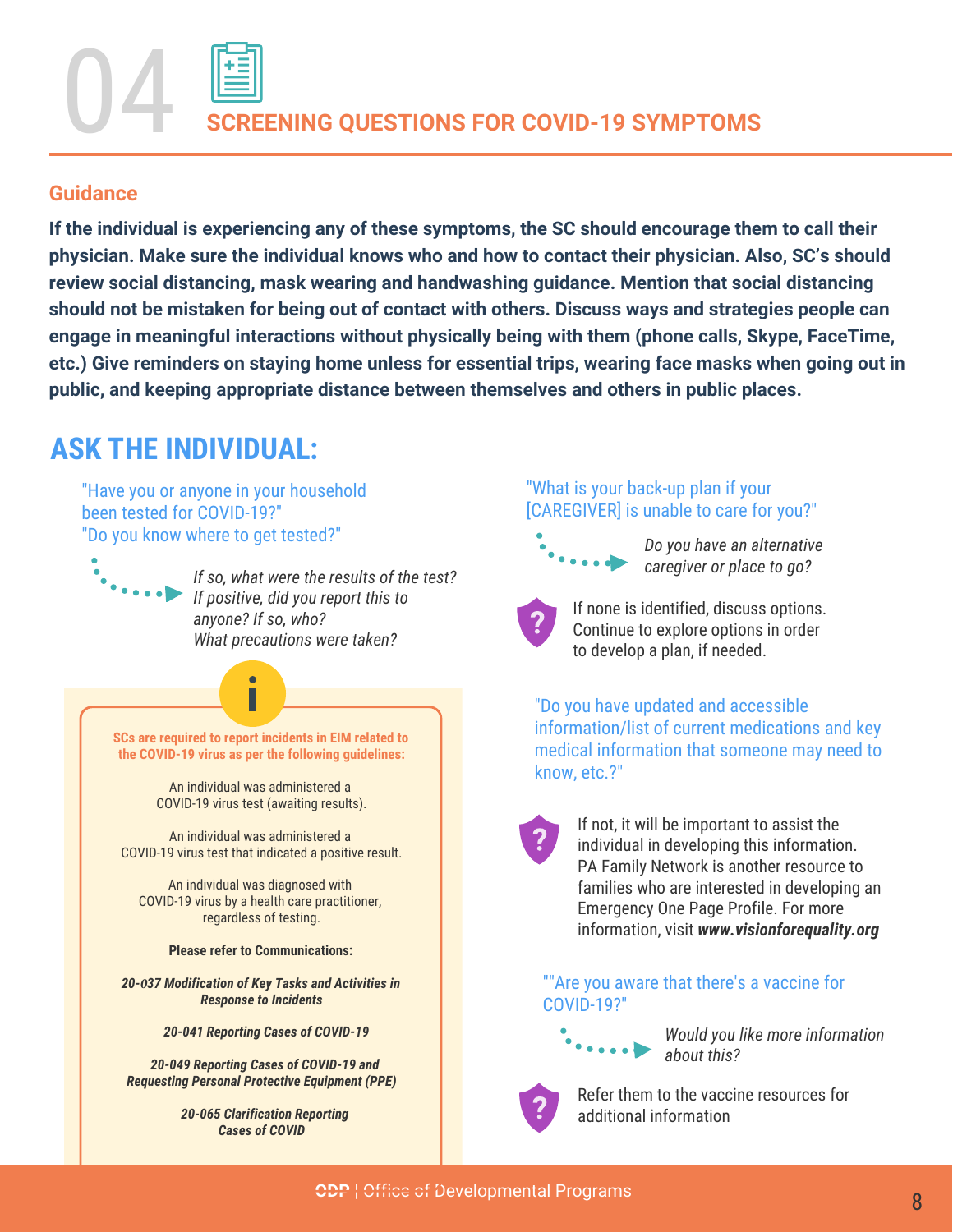



П

*[Vaccine information](https://www.health.pa.gov/topics/disease/coronavirus/Pages/Vaccine.aspx)*

*[Symptoms and Testing](https://www.health.pa.gov/topics/disease/coronavirus/Pages/Symptoms-Testing.aspx)*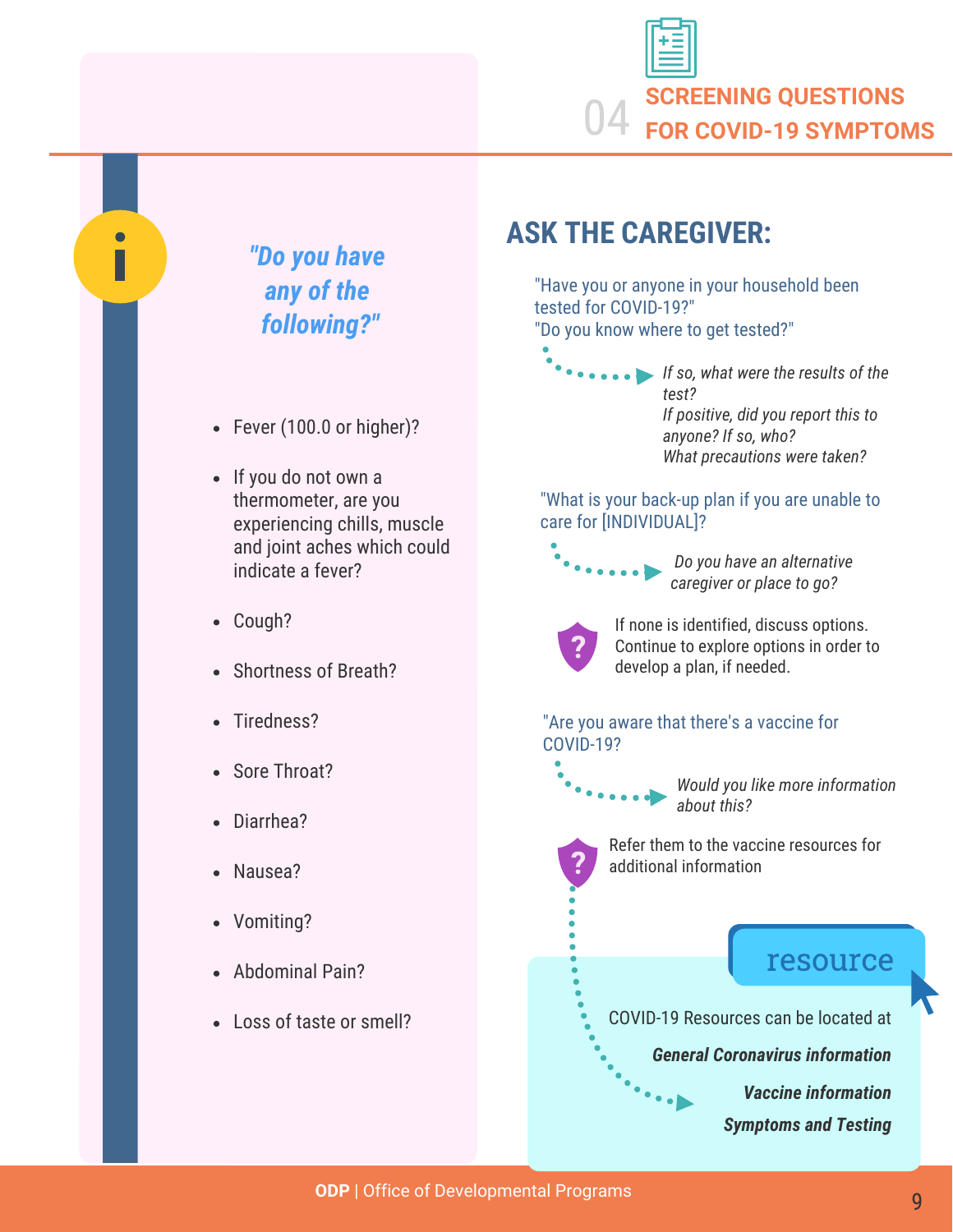

#### **Guidance**

**During this time when people are focused on COVID-19, it is important that other aspects of health are maintained. At a time when routines have been disrupted, it can be easier to forget things like taking medications daily or making sure that the medication supply is adequate. This is also an opportunity to remind individuals about the symptoms of the Fatal Four: aspiration, constipation, dehydration and seizure. These are all conditions that can lead to additional health problems if they are not recognized.**

**Please note, SCs should not diagnose or make medical recommendations. Individuals should contact their medical provider if they are having any non-emergency symptoms and call 911 if having emergency level symptoms.**

## **ASK THE INDIVIDUAL:**

#### "How do you feel physically?"



 *Do you have any new symptoms? Do you have any worsening symptoms of an already established illness (low or high blood sugar, headaches, etc.)*

#### "Do you now what to do if you feel sick?"



 *What would you do if you were sick?*

#### "Do you have all your prescribed medicine?"



 *Are you taking every day as directed? Do you have refills available? How many refills do you have left? Do you have a way to get your medication(s) from the pharmacy? How are you getting your medications?*

#### "Do you have a health care practitioner (aka family doctor)? "

 *Do you have their phone number? Have you had any difficulty contacting any of your health care practitioners?*

#### "Do you use medical equipment?"



 *If so, is it in good working condition? If not, are you in need of any medical equipment?*



If they are in need of medical equipment or updated medical equipment, be sure to assist in initiating this and follow through until it is received.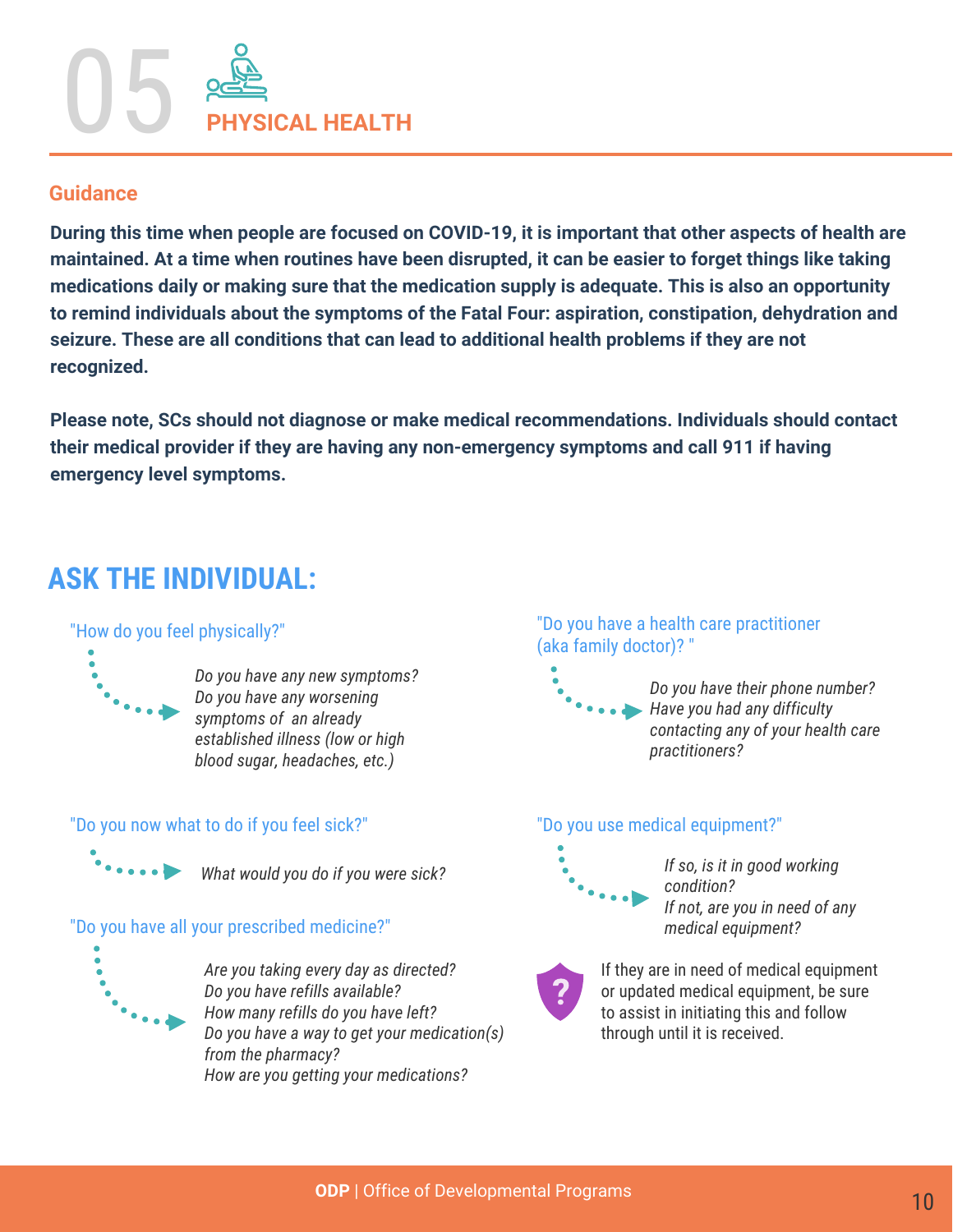

#### "Do you have any known swallowing difficulties?"



*Have there been any changes since the last health care appointment? Are you following a special diet for aspiration/swallowing difficulty? Are you following a special diet for any other reason, for example diabetic diet? Do you have access to the food you need?*

 *Do you have the proper equipment to modify the consistency of your food? Do you need assistance to modify your food consistency and is that assistance available? Do you have any questions about food consistency or liquid thickening if it is needed?*



Any coughing or excessive drooling, especial during or after meals?<br>Any frequent clearing of throat wheezing or complaining of food get *Any frequent clearing of throat, wheezing or complaining of food getting stuck.?*

#### "Any difficulties with constipation?"



This is described as: infrequent, hard, dry stools that may be hard to pass or having a bowel movement less than every 3 days.

Sometimes people complain of bloating and stomach pain or have hard protruding abdomen If you have loss of appetite, vomiting, or even a change in behavioral outbursts consider if constipation may be a cause.

*It is important to make sure you are getting enough fluids. Do you have any of these symptoms of dehydration? Dry mouth or eyes Increased thirst Decrease in urine volume and dark concentrated urine Headache, dizziness and/or muscle weakness*

#### "Do you have a seizure disorder?"



Any changes in the pattern or any recent seizures? *I know we spoke about medications already, but I want to double check that you have your seizure medication and that you are taking it as prescribed.*



if no *Contact your health care practitioner if you have any concerns for: Periods of unresponsiveness or staring Fluttering of eyes or rolling eyes in a specific direction Lip smacking Muscle spasms Loss of bladder or bowel*

## resource

*Fatal Four*: Understanding the [Health Risks of Four Common](https://www.myodp.org/course/vie)  **Conditions**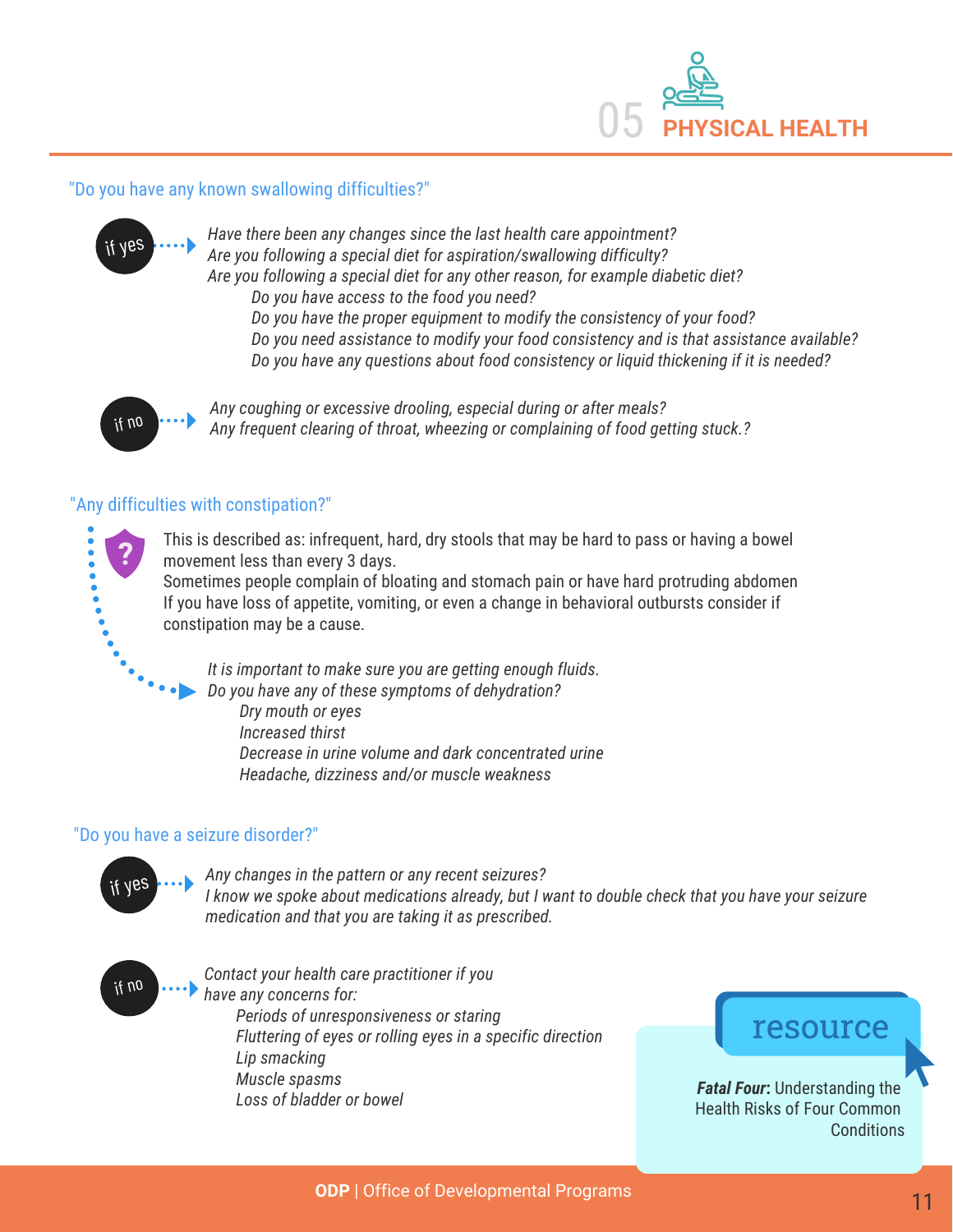# 06 **MENTAL HEALTH**

#### **Guidance**

**As with issues of physical health, mental health issues may receive less focus during the pandemic. Consider 2 important factors: 1) Individuals with existing mental health issues may experience changes due to changes in routine and access to the traditional modes of treatment, including face to face visits with prescribers and therapists. 2) Individuals with and without previous mental health issues may experience emotional difficulty associated with exposures to fear, anxiety, and uncertainty of this situation.**

### **ASK THE INDIVIDUAL:**



If the individual has specific mental health diagnoses, the following questions can be customized to address those symptoms.

This can be a very delicate issue to address. Be mindful of the way you are asking the questions and be sure to show you are listening and acknowledge their feelings.

"How have you been feeling?" "Have you felt more emotional lately? Or had a hard time controlling your emotions or reactions?"



*I know [ACKNOWLEDGE SOMETHING THAT IS HAPPENING IN THEIR LIFE]. Anything you want to talk about? How did that make you feel?*

#### "Have you been in contact with your [MENTAL HEALTH PRACTITIONER]?"



*Have you had any difficulty reaching them? When was the last time you spoke with them? When are you scheduled to speak with them, next?*

#### "What is [THEIR MENTAL HEALTH PRACTITIONER'S] plan regarding appointments during the COVID-19 pandemic?"



 *Phone contact, telepsychiatry, emergency contact plan? Does this way of communication, work for you?*



If the individual is having problems with the way their appointments are being completed, you can assist in helping them identify alternatives result in a better response.

"Do you have any concerns for your safety (self-harm or aggression)?"



If concerns are identified, report immediately in an attempt to mitigate risk and identify steps to promptly secure health and welfare.

## resource

**Resources for [Mental Health in PA](https://www.dhs.pa.gov/Services/Ment)**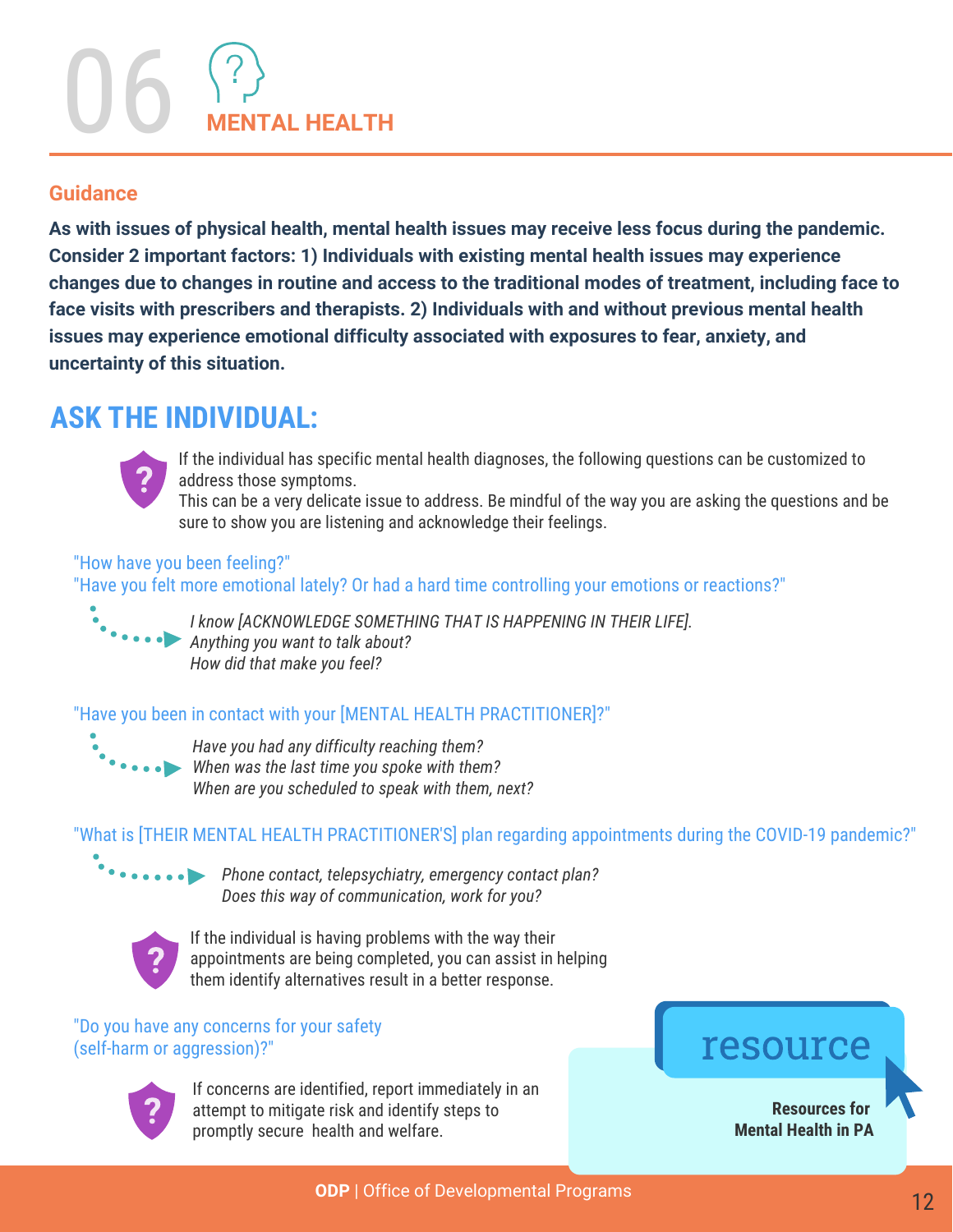## 07 **BEHAVIORAL HEALTH**

#### **Guidance**

**It is important to recognize the impact the pandemic conditions may have on the individual's behavior. Increases in challenging behavior may occur as a result of heightened anxiety, disruptions to daily routine, increased social isolation, changes in support, etc. The intent of this section is to identify if individuals and/or caregivers need additional or new behavioral support to help cope with changes in behavior.**

## **ASK THE INDIVIDUAL:**

"Have any problems come up at home that you did not know how to deal with?"



 *If a problem would arise, would you know how to handle it? Would you have anyone to talk to about the problem?*



If they didn't know how to handle the problem or needed additional assistance, help them develop a plan on who to contact and what to do

**IF THE INDIVIDUAL HAS A BEHAVIORAL** SPECIALIST]: "Are you still in contact with your behavior specialist?"



 *How do they communicate with you? (skype, text, etc.) Does this way work for you?*



If they prefer a different way to communicate with their behavioral specialist, assist them in changing the mode of communication

"Do you know how to reach your behavioral specialist if there is an increased need or a crisis?"



If not, help them identify how to contact their behavioral specialist and develop a plan incase they need to contact them or there is a crisis

## **ASK THE CAREGIVER OR STAFF:**

"Have any problems come up at home that you did not know how to deal with?"



 *If a problem would arise, would you know how to handle it?*



If they didn't know how to handle the problem or needed additional assistance, help them develop a plan on who to contact and what to do

#### "Have there been any concerning behaviors?"



*Are there new concerning behaviors? Have any previous concerning behaviors, increased? Is the individual making any concerning statements or threats? Are there new situations that occur multiple times per week that have been challenging?* 

#### **IIF THE INDIVIDUAL HAS A BEHAVIORAL** SPECIALIST]: "Is [INDIVIDUAL] still in contact with their behavior specialist?"



*Do they communicate with you? Do they communicate with staff? Do you know how to reach them if there is an increased need or a crisis?*

#### resource

ODP Announcement 20-035: *Preventing [and Responding to Behavioral Crises](https://www.myodp.org/mod/data/view.php?d=18&perpage=100&search=20-065&sort=415&order=DESC&advanced=0&filter=1&advanced=1&f_420=&f_415_d=15&f_415_m=1&f_415_y=2021&f_417=&f_423=20-035&f_421=&f_418=)*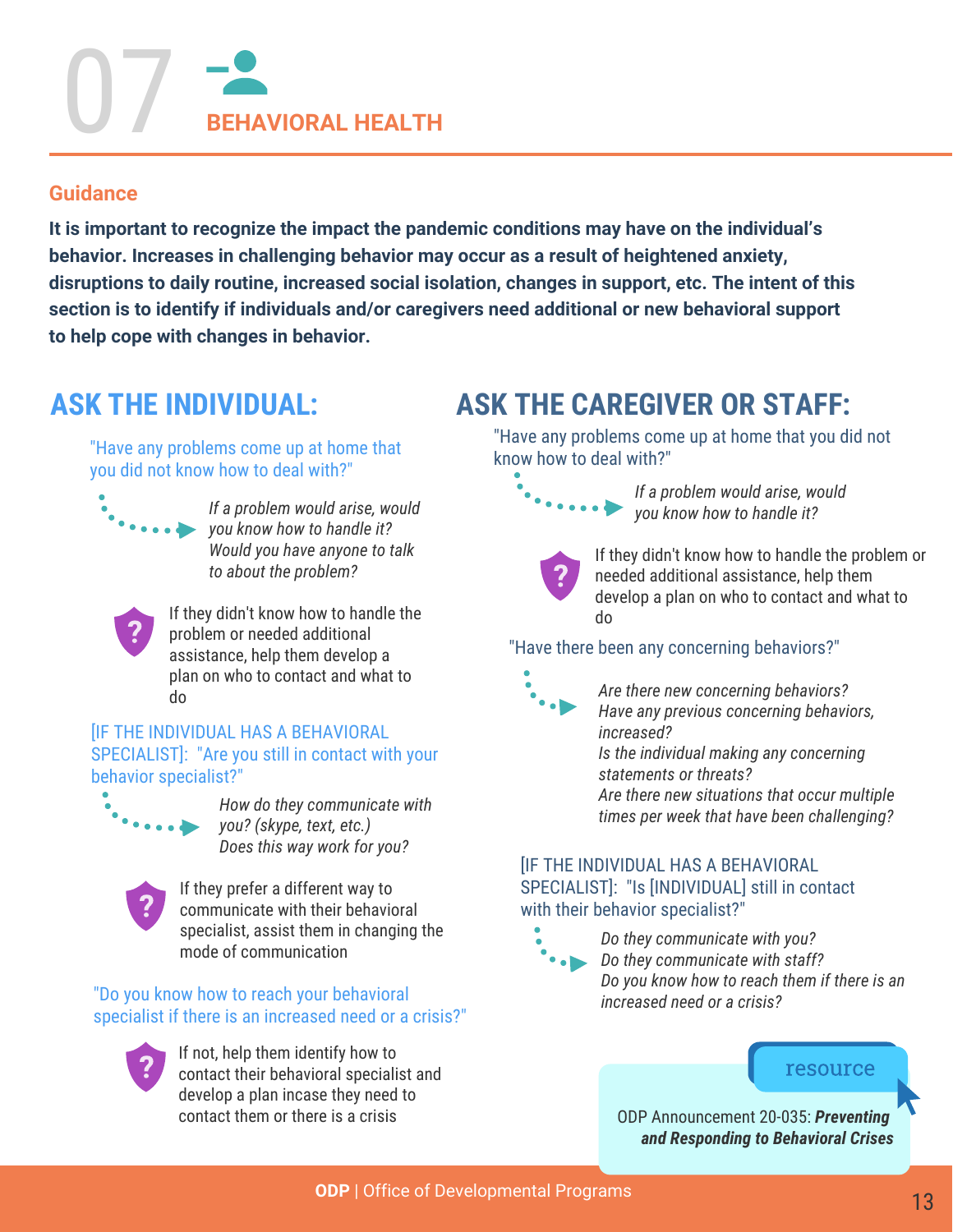#### **Guidance**

**During this time, individuals may have less contact with professionals that are mandated reporters of abuse, neglect, and exploitation as a result of avoiding public spaces and staying in the home. For some people staying home may not be the safest option. In addition, external factors that add stress and financial strain can negatively impact survivors and create circumstances where safety is further compromised. Encourage individuals to try to maintain social connections online or over the phone, if it is safe to do so, and try to stick to daily routines as much as possible.**